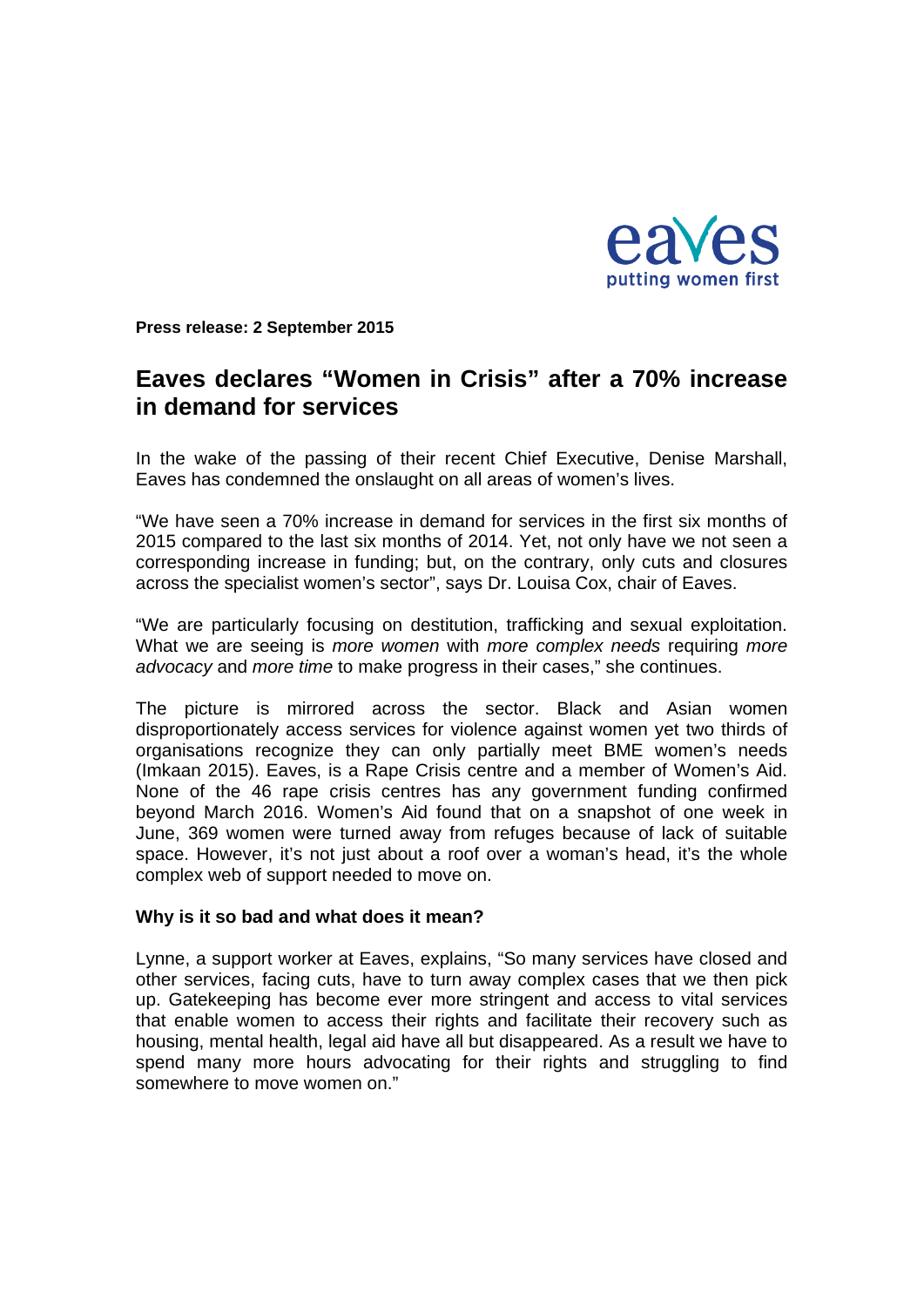In the meantime, not only are women left high and dry but perpetrators of violence against women get away with it; "The thing is, we want to see perpetrators held to account but cooperating with a prosecution is hardly going to be the first priority of a woman in this situation."

#### **What women tell us they want and what works**

There is endless rhetoric from funders and government about "putting women at the heart of the services and increasing service user voice." That's precisely what we do but the government isn't listening:

"Some women can't cope with having men around. Men can be intimidating and remind you of the circumstances that got you into the situation you're in. Sometimes it's nice to be in a space away from men." (Christine\*)

"There's a trend to do away with specialist and women only services in the mistaken belief that this will save money but frankly this is a false economy. Evidence and experience proves them wrong."

#### **A perfect storm**

Cox highlights that we are in a perfect storm. She references the Fair Deal for Women report which found that government has chosen to tackle the deficit through 90% cuts and only 10% taxation and it is women who have paid off 79% of the deficit to date.

"We find that it is more likely to be women in low-paid, insecure, part-time and public sector work, it is more likely to be women with caring responsibilities who may have to top up their incomes or rely exclusively on benefits and it is more likely to be women who need to rely on public, voluntary sector and specialist services", says Lynne (support worker). "Yet these are precisely the areas being cut. Fawcett has also tracked this combination of circumstances and describes it as "triple jeopardy" for women and that's just what it is."

Cox stresses that not only is this a huge breach of government's obligations to equally provide access to safety and justice to all its citizens but it is going to cost us more in the long run. It is wasting women's potential and storing up more trouble and expense as women's and children's lives are devastated by such reckless discrimination.

Turn back the tide!

Halt the crisis!

We have the answer – we know what works: let us do it!